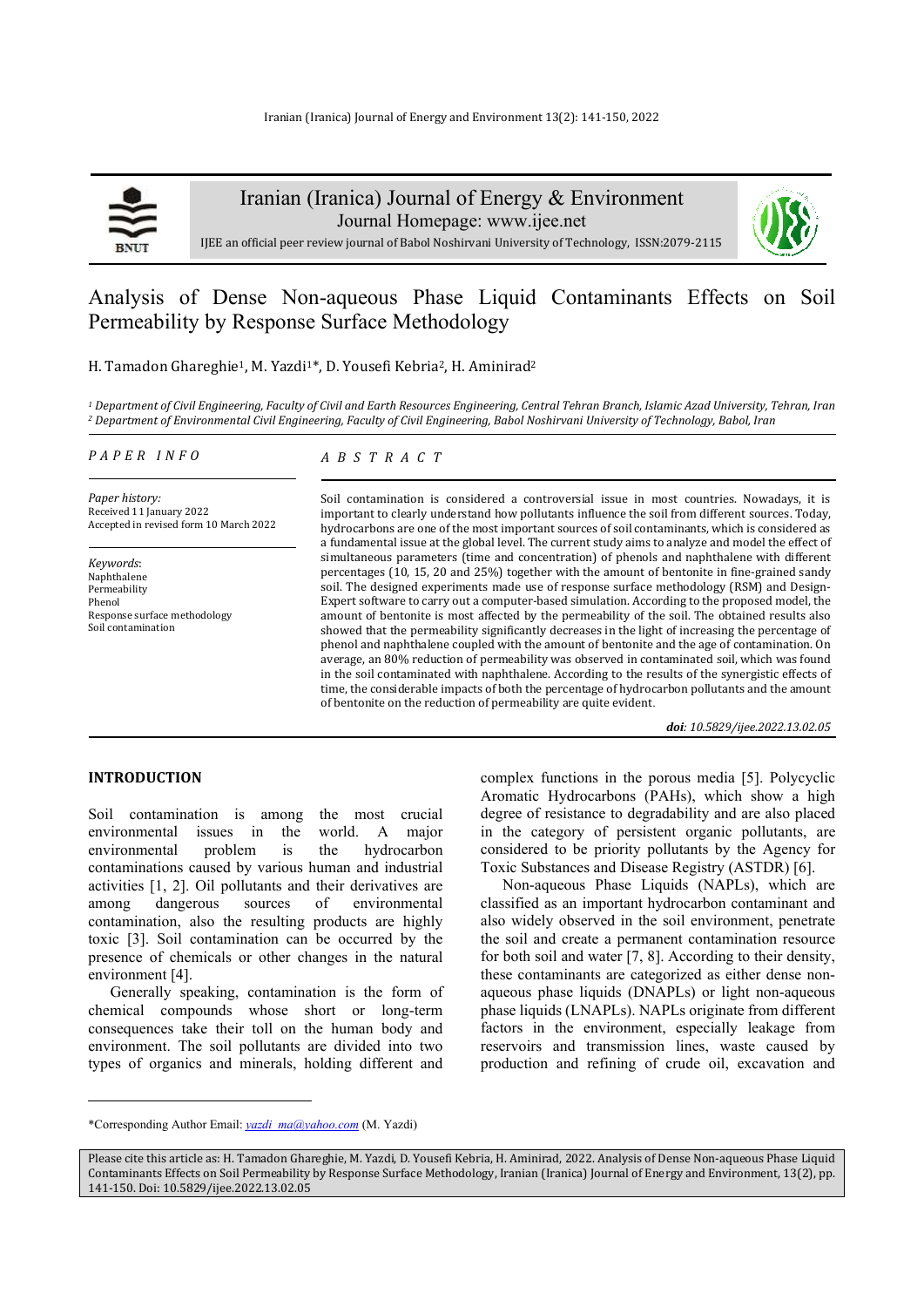extraction sites [9–11]. Hydrocarbon contamination depending on the permeability of soil and pollutant viscosity can result in changes in soil behavior [7, 12, 13].

Phenol and naphthalene are the most popular hydrocarbon, and are also known as DNAPLs [14]. Naphthalene  $(C_{10}H_8)$  is an aromatic hydrocarbon as well as the main ingredient of tar, which is a solution of white escape, is soluble in toluene, alcohol, benzene, and ether. Naphthalene is one of the prioritized aromatic pollutants classified by the United States Environmental Protection Agency as mutagenic and carcinogenic [15, 16]. Moreover, Phenol is among the most famous pollutants of aromatic hydrocarbons with molecular structure of aromatic as  $C_6H_5OH$ . This organic substance possesses high solubility in petroleum, glycerin and alcohol, and very small amount is dissolved in water [17].

The effect of hydrocarbon contamination on soil properties has always been discussed by researchers. Fine-grained soils are more susceptible to contamination than coarse-grained ones [5]. In the geotechnical investigation of sandy and clay oil-contaminated soils the reduction of permeability, strength, maximum dry density, optimum moisture content and Atterberg limits are observed [18]. Hanaei et al. [19] studied different percentages of hydrocarbon pollutants (0, 5, 10 and 15) on two types of sandy soils. According to the results, the permeability of contaminated soil has decreased. Also, the maximum dry density increased, and the optimum moisture content is reduced in contaminated specimens.

Direct cutting experiments also show an increase in cohesion and a reduction in internal friction angle after contamination exposure [19]. The results of this study are in accordance with Nasehi et al. [20] and Al-Aghbari et al. [21], representing that its internal friction angle experiences a decrease, and both cohesion and Atterberg limits increase due to increasing the percentage of hydrocarbons, maximum dry density and optimum moisture percentage. Aghajani et al. [22] investigated the effect of crude oil spills on the geotechnical properties of silty sandy soil using Taguchi method. The results showed that by raising the leak time, shear strength parameters and permeability significantly decreased. Also, with increasing the porosity of soil samples, the shear parameters and permeability increased. The content of the water brings about a reduction in permeability and improvement in shear parameters [22].

One of the methods of remediation and clearing the soil is the use of bentonite. Bentonite is a fine-grained clay that is often produced from the formation of volcanic ash form and mainly contains the mineral smectite and often montmorillonite [23, 24]. The main feature of bentonite is the absorption of water; the high inflation feature of bentonite is significantly higher because it has a double penetration layer. Bentonite is employed for high adsorption capacity, low hydraulic conductivity and low cost as a suitable adsorbent in the refining of contaminated soils [25, 26]. It has been proven that the

addition of bentonite to contaminated soils leads to contamination removal [27]. Most of the previous researches focus only on studying the effect of the content and quality ratios in the behavior of the sand-bentonite mix behavior. The results of the previous researches in the study of physical and mechanical properties of sand with different percentages of bentonite show that compounds containing 20 to 30 % bentonite and 70-80 % of sand are classified to be an optimum composition as a fine-grained soil [28]. Due to the researches done in the previous studies, which have been studied extensively on the geotechnical behavior of hydrocarbons pollutants, it can be observed that the modeling of effective parameters and the simultaneous effect of parameters in soil contaminated with dense non-aqueous phase liquids hydrocarbon has not been investigated. In this study, by making use of experimental results, the statistical analysis of the effects of phenol and naphthalene contaminants as DNAPLs on the soil permeability is investigated in the light of Response Surface Method (RSM). Also, the interaction and simultaneous effect of pollutants, bentonite, age of contamination and soil permeability are analyzed.

## **MATERIAL AND METHODS**

The experiments were performed on a fine-grained sand obtained from the southern coasts of the Caspian Sea (Babolsar, Mazandaran, Iran). The gradation tests were conducted on the sand according to the ASTM D422 [29]. The standard ASTM D854 [30] was used to determine the density of solid soil particles. The density of solid soil particles was obtained by 2.75. Based on the results of granulation experiments and the unified soil classification system, the used soil and bentonite were classified as SP (poorly-graded sand) and CH (clay of high plasticity). Figure 1 shows the sand granulation curve and Table 1 shows the physical characteristics of the soils used.



**Figure 1.** Grain size distribution of the soil sample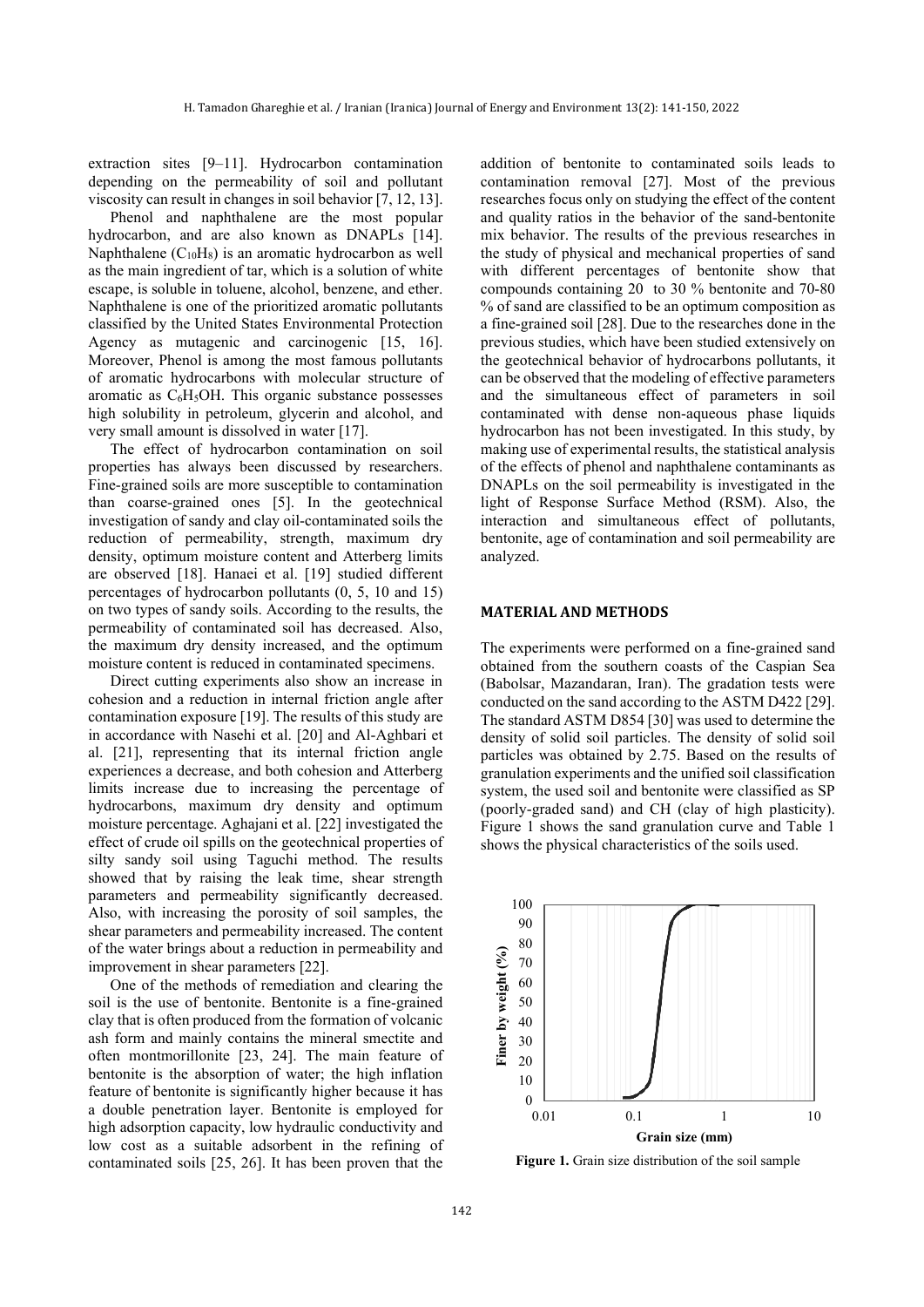**Table 1.** Parameters of soil characteristics

| Parameter                           | Sand  | <b>Bentonite</b> |
|-------------------------------------|-------|------------------|
| Liquid Limit $(\%)$                 |       | 135              |
| Plastic Limit (%)                   |       | 40               |
| Plasticity Index (%)                |       | 95               |
| $G_S(g/cm^3)$                       | 2.75  | 2.7              |
| Soil type (USCS)                    | SP    | <b>CH</b>        |
| $\rho_d$ (min) (g/cm <sup>3</sup> ) | 1.498 |                  |
| $\rho_d$ (max) (g/cm <sup>3</sup> ) | 1.767 |                  |
| $D_{50}$ (mm)                       | 0.22  |                  |
| $e_{\min}$                          | 0.526 |                  |
| $e_{max}$                           | 0.8   |                  |
| $C_{\rm u}$                         | 1.6   |                  |
| $C_{s}$                             | 1.1   |                  |

The naphthalene used from the Tehran Oil Refinery with density of 1.14  $g/cm<sup>3</sup>$  and a boiling point of 218°C and as well as phenol supplied by Merck (Darmstadt, Germany) with a density of  $1.07$  g/cm<sup>3</sup> and a boiling point of 181.7 ℃ as the hydrocarbon pollutants used in this study.

# **Preparation of contaminated soil**

In order to prepare the sample, first to increase the uniformity of the sample , the values of soil that are required at each stage to build the sample are rejected from sieve 4 to make the soil uniform. The soil that was passed from sieve was then cooled to dry for 24 h at a temperature of 105℃. The soil prepared with weight percentages (20 %, 40 % and 60 %) of sodium bentonite and weight percentages ( 10 % , 15 % , 20 % , and 25 %) of phenol and naphthalene weere mixed [31]. Contaminated soil mixtures prepared at 30℃ were maintained for at least one week to obtain homogeneous and uniform samples [32]. The experimental variables are summarized in Table 2.

**Table 2.** Parameters tested in this study

| Domain of<br>change                  | Number<br>of changes | Variable<br>type | Unit             | Parameter                             |  |
|--------------------------------------|----------------------|------------------|------------------|---------------------------------------|--|
| $DNAPI$ s:<br>Phenol,<br>Naphthalene | 2                    | Independent      |                  | <b>NAPLS</b>                          |  |
| 10, 15, 20, 25                       | 4                    | Independent      | $\frac{1}{2}$ wt | Concentration<br>of NAPL <sub>S</sub> |  |
| 20, 40, 60                           | 3                    | Independent      | $\frac{7}{1}$ wt | Bentonite clay                        |  |
| 3 months                             | 3                    | Independent      | day              | Age                                   |  |

# **Response surface methodology**

Response surface methodology (RSM) is a set of mathematical and statistical methods used to optimize the various processes, so that by applying a multivariate equation to the data set with the objective of statistical prediction, it describes the behavior of the set [33]. Response surface methodology is useful for analysis of experiments where one or more independent variables are influenced by many variables and the purpose is to optimize the response. One of the advantages of this approach and Design Expert software is in reducing the number of experiments provides the possibility of providing a mathematical relationship between the independent variable and dependent variables. In this method, in addition to the numerical variables, it is possible to investigate the effects and interations of variables [34]. In order to design the experiments and to analyze the results, the Design-Expert software (version: 10.0.6) was used.

## **RESULTS AND DISCUSSION**

#### **Simultaneous effect of parameters**

According to Figures 2, 3 and 4 the effect of independent parameters, the age of infection and the percentage of bentonite were investigated. Based on obtained results shown in Figure 2, by increasing the amount of hydrocarbon contamination and the percentage of the content of sodium bentonite clay increased. It is observed that the surface of the contaminated soil with the phenol as well as the exposure of the naphthalene contaminated soil was observed by the reduction of permeability. According to Figure 2, per 20% bentonite and 10% contaminants, the permeabilities for phenol-contaminated soil and naphthalene-contaminated soil were 2.38 cm/s and 3.55 cm/s, respectively. This trend was gradually reduced, so that for 60% of bentonite clay and 25% of the contaminant, the permeabilities of the contaminated soil with naphthalene and phenol contaminated soil were 0.07 cm/s and 0.45 cm/s, respectively. The simultaneous effect of contamination age and the percentage of pollutants on the permeability of soil is shown Figure 3. According to the obtained results by increasing the rate of contamination and the percentage of pollutants, the soil permeability decreases. At the age of 15 days, per 10% of the contaminant, the permeability rate for phenolcontaminated soil was 2.5 cm/s, which decreased by 40% with respect to time and at the age of 45 days. Over the course of 90 days, for 25% of the contaminant, permeability was reduced to 1 cm/s. This rate for naphthalene contaminated soil at 15 days and 10% naphthalene was 2.8 cm/s, which at 90 days and 25% contaminant reduced to 0.8 cm/s. Based on Figure 4, the simultaneous effect of time and percentage of bentonite clay content based on permeability is observed.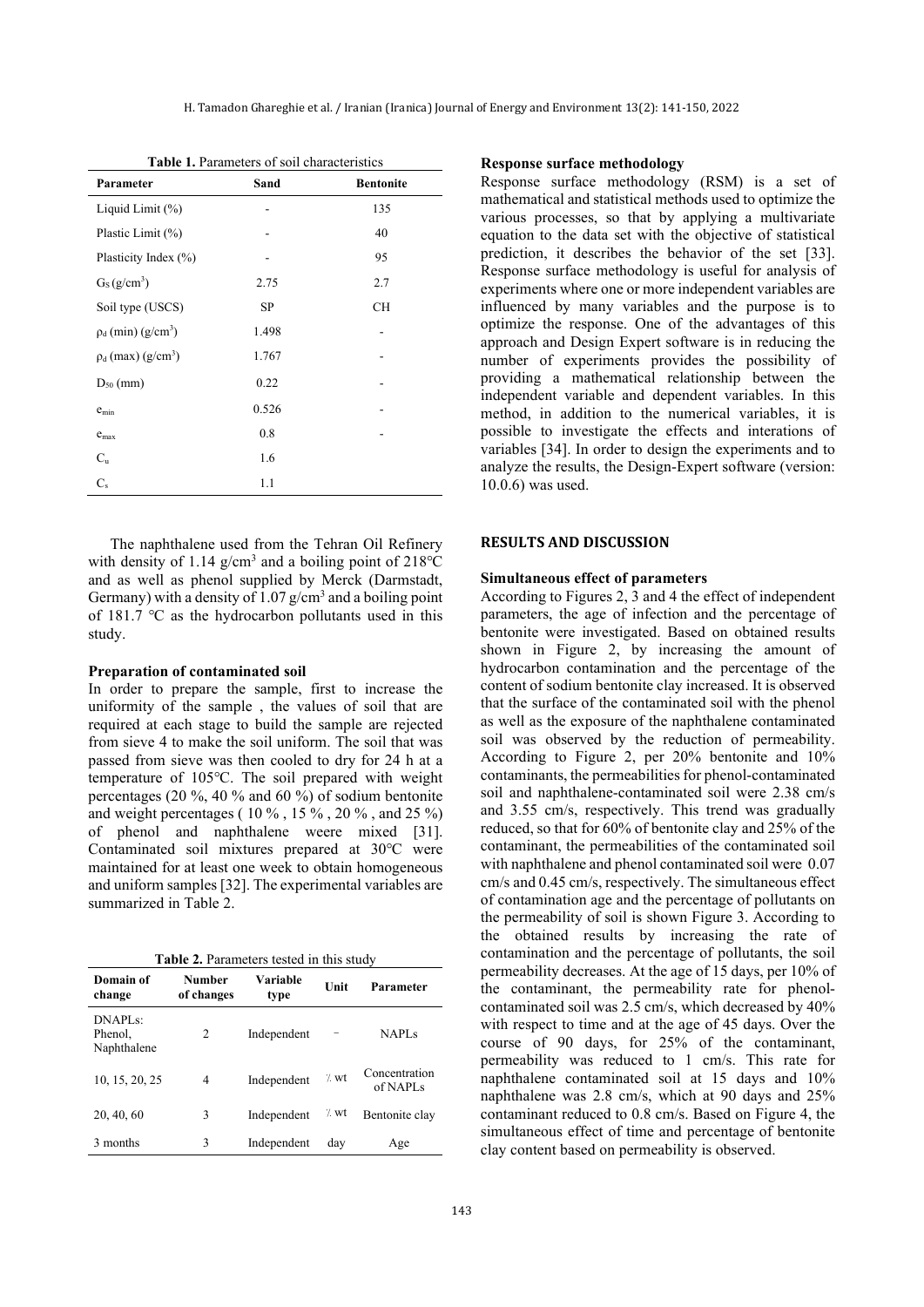#### H. Tamadon Ghareghie et al. / Iranian (Iranica) Journal of Energy and Environment 13(2): 141-150, 2022



**Figure 2.** Effect of contaminant percentage a) phenol, b) naphthalene and bentonite clay on soil permeability



Figure 3. Effect of contaminant percentage a) phenol, b) naphthalene and age on soil permeability



**Figure 4.** Effect of bentonite clay percentage and age on soil permeability a) phenol, b) naphthalene

According to previous cases, by increasing the age of infection and the percentage of bentonite, permeability was significantly decreased. Thus, in the early age per 20% bentonite permeability in naphthalene-contaminated soil was decreased by 3 cm/s, which after 90 days and the 60% percentage of bentonite reached to to 0.5 cm/s. This trend for phenol-contaminated soil was from permeability

of 2.8 cm/s to 0.5 cm/s, which was reduced by 82%. The obtained results were due to the low cohesion, sealing, and permeability of bentonite. Al-Sanad et al. [35] observed the continuous reduction in the permeability of a poorly-graded sand. Khamehchiyan et al. [12] also reported the continuous reduction in the permeability of a poorly-graded sand and a silty sand caused by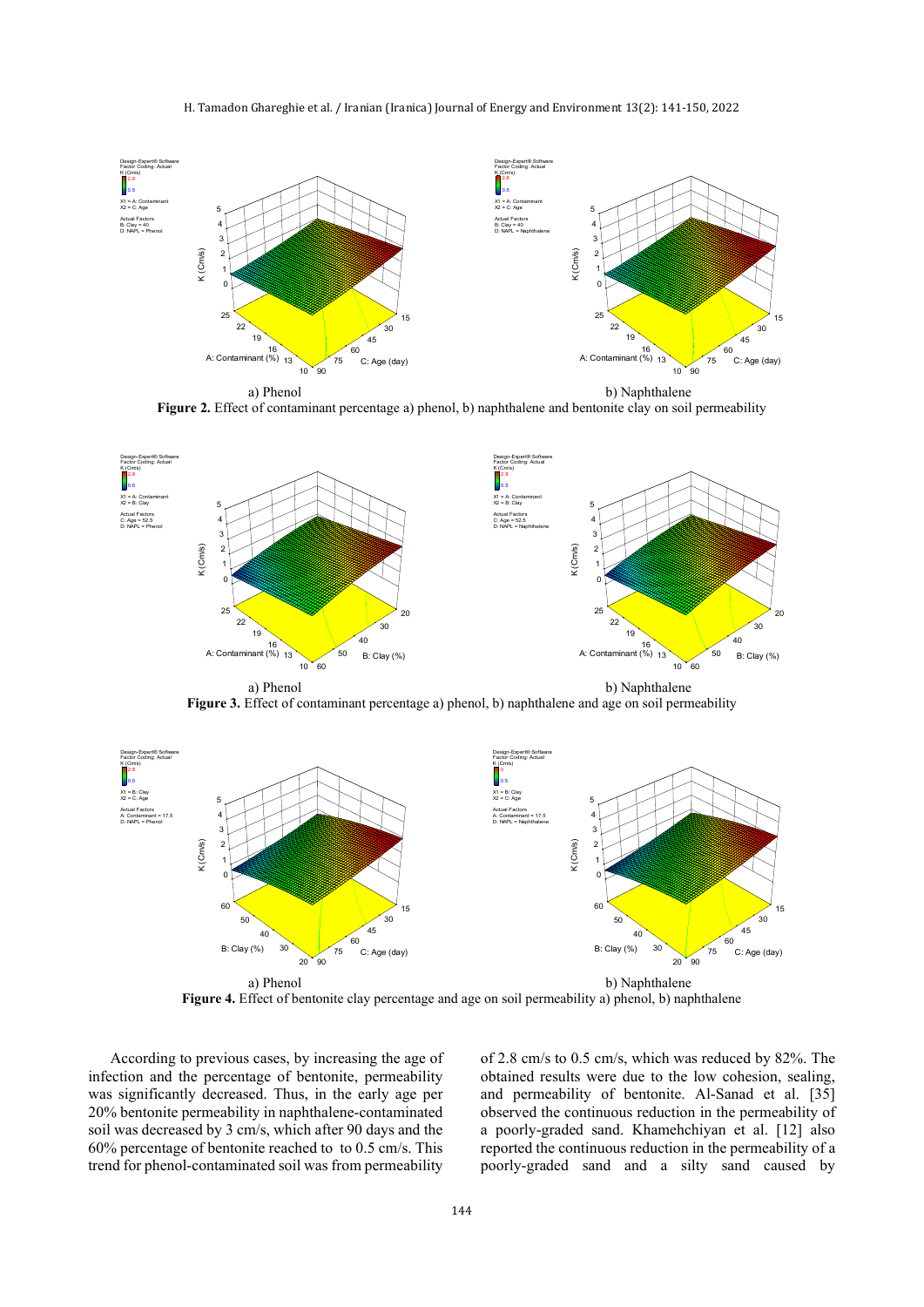hydrocarbon contamination and attributed it to the reduced porosity of the contaminated soil. Sarmadi et al. [32] and Oyediran et al. [36] also observed lower permeability and angle of internal friction angle and higher cohesion in a sandy soil contaminated with hydrocarbons. The decrease rate of permeability in naphthalene-contaminated soil was higher than phenol. Shin and Das [37] and Al-Aghbari et al. [21] reported that hydrocarbons with higher kinematic viscosity result in higher reductions in the permeability, which completely agrees with the results of the present study. The reduction in the hydraulic permeability may be due to the fact that diesel and benzene fill the void spaces of the soil, facilitating the fluid flow. The reduction in the permeability of soils contaminated with hydrocarbons has been reported by other researchers [12, 18, 37]. According to the results, the percentage of contaminants, bentonite clay content and age of contamination are the most important parameters affecting the permeability of polluted soil to hydrocarbons. According to the obtained results and previous studies, the model has sufficient validity [38].

#### **Individual effect of parameters**

At this stage, by drawing some one-dimensional diagrams, the relationship between each effective parameter and the permeability is separately investigated.

According to Figure 5, the permeability of phenol and naphthalene pollutants is shown in different percentages (10, 15, 20, and 25%). Due to an increase in pollutants, permeability rates have decreased with relatively high gradient. It can be estimated that the relation between permeability coefficient and the percentage of pollutants is roughly linear. The permeability of naphthalenecontaminated soil per 2.5% of pollutant is 2.5 cm/s and faces an increase in 25%, in pollutant, to 1.5 cm/s, experiencing decreased of 40%. In the case of the phenol contaminated soil, per 10% phenol, permeability coefficient equal to 2.3 cm/s, increasing by the percentage of phenol to 25% to 1.7 cm/s, representing corresponding permeability decreased by 26%. Figure 6 shows the relationship between permeability and the percentage of bentonite clay. Due to the shape, the permeability has decreased nonlinearly with increasing percentage of bentonite. Permeability coefficient for naphthalene contaminated soil is 2.5 cm/s for 20% bentonite, 1.8 cm/s for 40% bentonite and also 1.2 cm/s for 60% bentonite. In total, it has encountered a decrease of by 40%. This trend has increased from 2.2 cm/s to 1.2 cm / s for phenolcontaminated soil, which has decreased by 45%.

Figure 7 also shows the relationship between permeability and age of contamination. In the light of increasing age of contamination, permeability decreases with a gentle slope. In the phenol-contaminated soil sample at an early age, the permeability was 2.5 cm/s, which reaches to 1.8 cm/s after 90 days, illustrating a decrease of 18% with respect to permeability.



**Figure 5.** Effect of contaminant percentage on soil permeability a) phenol, b) naphthalene



**Figure 6.** Effect of bentonite clay percentage on soil permeability a) phenol, b) naphthalene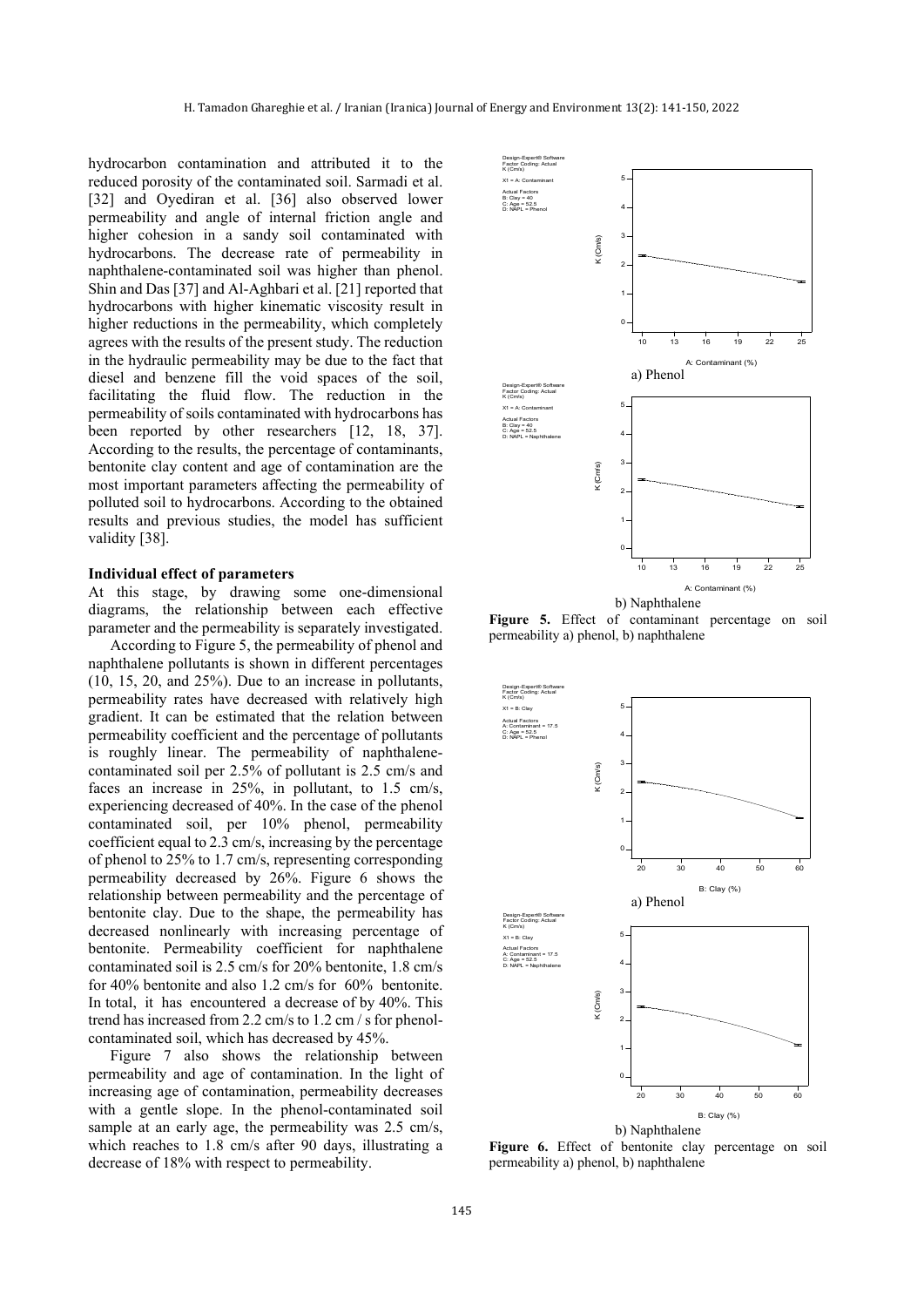

**Figure 7.** Effect of age on soil permeability a) phenol, b) naphthalene

Also, for naphthalene contaminated soil, the permeability decreased from 2.8 cm/s to 1.7 cm/s, accompanied by a decrease of approximately 40%. Based on obtained results, the effect of pollutant content, the amount of bentonite and time on the soil permeability is quite obvious.

#### **Interaction and perturbation graphs**

The interaction and simultaneous amount of pollutant, percentage of bentonite clay and time on the permeability are shown in Figures 8, 9 and 10. The purpose of these graph is to investigate the synergistic effect of two variables on the other one.

In Figure 8, the synergistic effects of two parameters, contamination percent and time on permeability is illustrated. As mentioned in the previous sections, owing to increasing in the percentage of hydrocarbons and with time, the soil permeability declines. According to Figure 8, in the early age of 15 days, with an enhancement in the percentage of contaminants from 10 to 25%, the permeability for phenol-contaminated soil has increased from 3 cm/s to about 2.3 cm/s. In 90 days, the permeability has decreased from 1.8 cm / s to 1.4 cm/s as well. This trend has increased for naphthalene contaminated soils in the early stages of contamination from 3.2 cm/s with an enhancement of 25% to 2.2 cm/s. Also, in 90 days, the permeability increased from 2 cm/s to 1 cm/s, showing a significant decrease in permeability by 50%. The interaction of two variables, the amount of pollutant and the percentage of sodium bentonite clay, is also shown in Figure 9. For 20 % of the value of phenol with increasing phenol from 10 to 25 %, the permeability from 2.8 cm/s to 2.2 cm/s was reduced by 22%.

For 60% bentonite, the permeability is changed from 1.5 cm/s to 0.5 cm/s. Also, for 20% bentonite, the permeability of naphthalene-contaminated soil decreased from 2.9 cm/s to 2.1 cm/s. According to the results, the significant effect of bentonite on reducing the permeability is vividly proved.

The synergistic effect of time and the amount of bentonite was also investigated in Figure 10. Due to the shape of both hydrocarbon-contaminated soil samples, the increase in the percentage of bentonite, the decrease in permeability is occurred with an almost steep slope. At the age of 15 days, with enhancing the percentage of bentonite from 20 to 60%, the permeability of phenolcontaminated soil decreased from 3 cm/s to 2 cm/s. While, by the time of 90 days, the rate of permeability experiences an enhancement from 2.5 cm/s to 0.5 cm/s. The trend of changes for naphthalene-contaminated soils is cut down from 3.1cm/s to 2.1 cm/s by increasing the concentration of bentonite from 20 to 60% at the early age. On the other hand, over 90 days, which the trend decreases more than 2 cm/s has reached to 0.45 cm/s.



**Figure 8.** Effect of contaminant and age on soil permeability a) phenol, b) naphthalene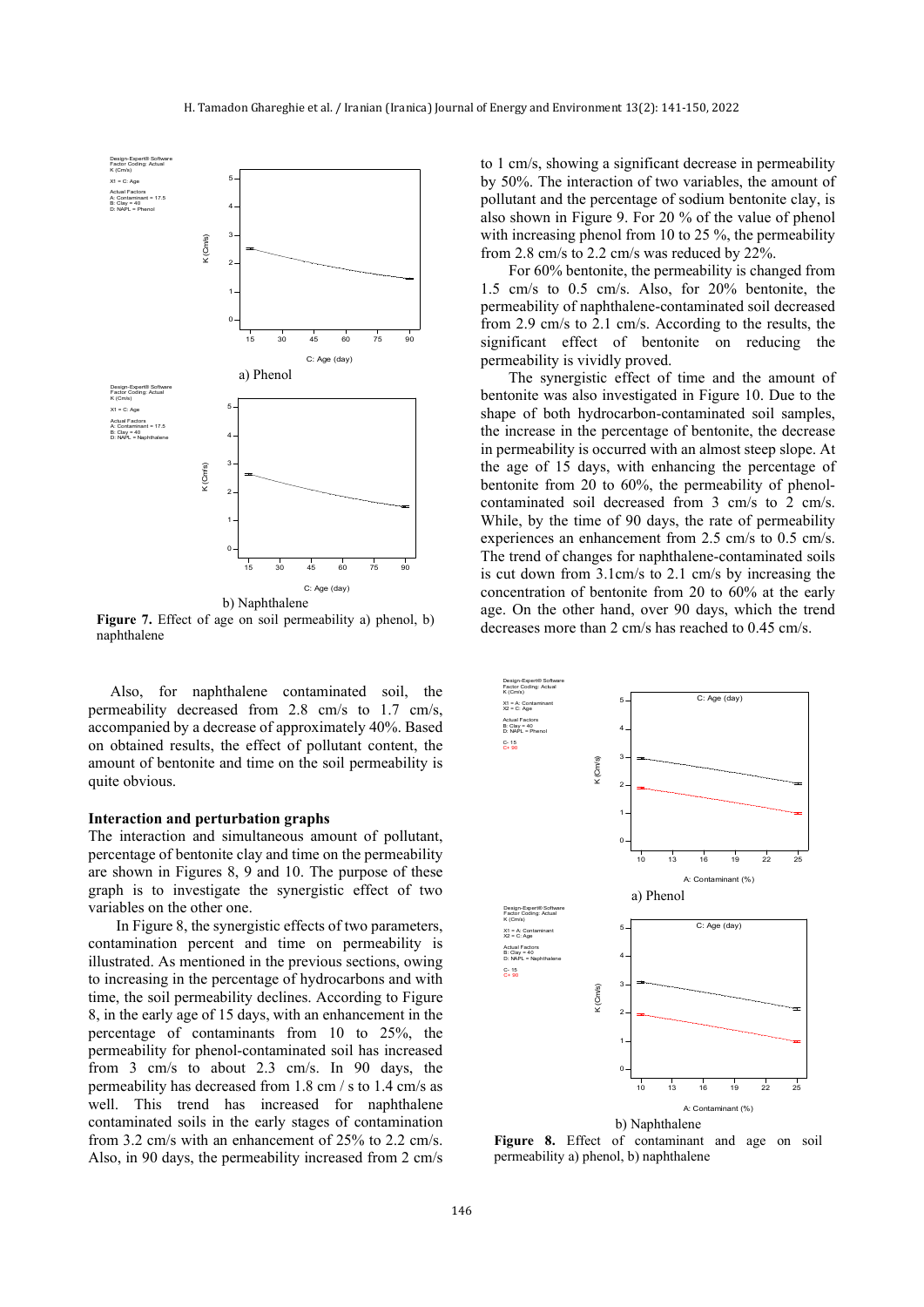

**Figure 9.** Effect of contaminant and bentonite clay on soil permeability a) phenol, b) naphthalene



**Figure 10.** Effect of bentonite clay and age clay on soil permeability a) phenol, b) naphthalene

#### **Variance analysis and mathematical model**

After full analysis of the results, the corresponding model for phenol and naphthalene is presented in Equations (1) and (2), respectively. According to the model, bentonite had the greatest effect on permeability. As shown in Table 3, the results of the variance analysis demonstrate the validity of the proposed model with p-value of 0.0001.

Also, the variables of contamination percentage and time, which are statistically p-value, are less than 0.0001. Therefore, the hypothesis that these two factors have no impact on permeability is rejected, implying that these two parameters have a statistically significant effect on permeability. Therefore, according to the obtained model, the permeability is inversely related to the percentage of contamination, the amount of bentonite and the age of contamination, which has a slightly greater effect on naphthalene-contaminated soil.

 $K(\frac{cm}{c})$  $\frac{m}{s}$ ) = +4.18676 – 0.035995 × Contaminant +  $5.69712E - 003 \times Clav - 0.020415 \times Age -$ 9.58333E  $-0.05 \times$  Contaminant  $\times$  *Clay*  $8.88889E - 006 \times$  Contaminant  $\times$  Age –  $1.33333E - 005 \times Clay \times Age - 5.58423E -$ 004  $\times$  Contaminant<sup>2</sup> - 4.38250E - 004 Clay<sup>2</sup> +  $6.60779E - 005Age^2$ (1)

$$
K\left(\frac{cm}{s}\right) = +4.45963 - 0.039675 \times \text{Contininant} + 3.75712E - 003 \times \text{clay} - 0.021690 \times Age - 9.58333E - 005 \times \text{Contininant} \times \text{Clay} - 8.88889E - 006 \times \text{Contininant} \times Age - 1.33333E - 005 \times \text{Clay} \times Age - 5.58423E - 004 \times \text{Contininant}^2 - 4.38250E - 004\text{Clay}^2 + 6.60779E - 005Age^2
$$

## **CONCLUSION**

The present work investigated the effect of dense nonaqueous phase liquid contaminants, phenol and naphthalene on soil permeability. For this purpose, different percentages of 10, 15, 20 and 25% of contamination for mixing percentages of 20, 40 and 60% of bentonite on fine-grained sandy soils was investigated over a period of 90 days. Experiment design is also performed in Response Surface Methodology (RSM) method and by making use of the Design-Expert software expert. According to the obtained model, the amount of bentonite had the greatest effect on soil permeability. The results also illustrate that, in general, permeability significantly decrease owing to an increasing the percentage of hydrocarbon pollutants, bentonite content and age of contamination. Moreover, in the light of the results of the synergistic effect of time, the percentage of pollutants and the amount of bentonite on the reduction of permeability is quite evident.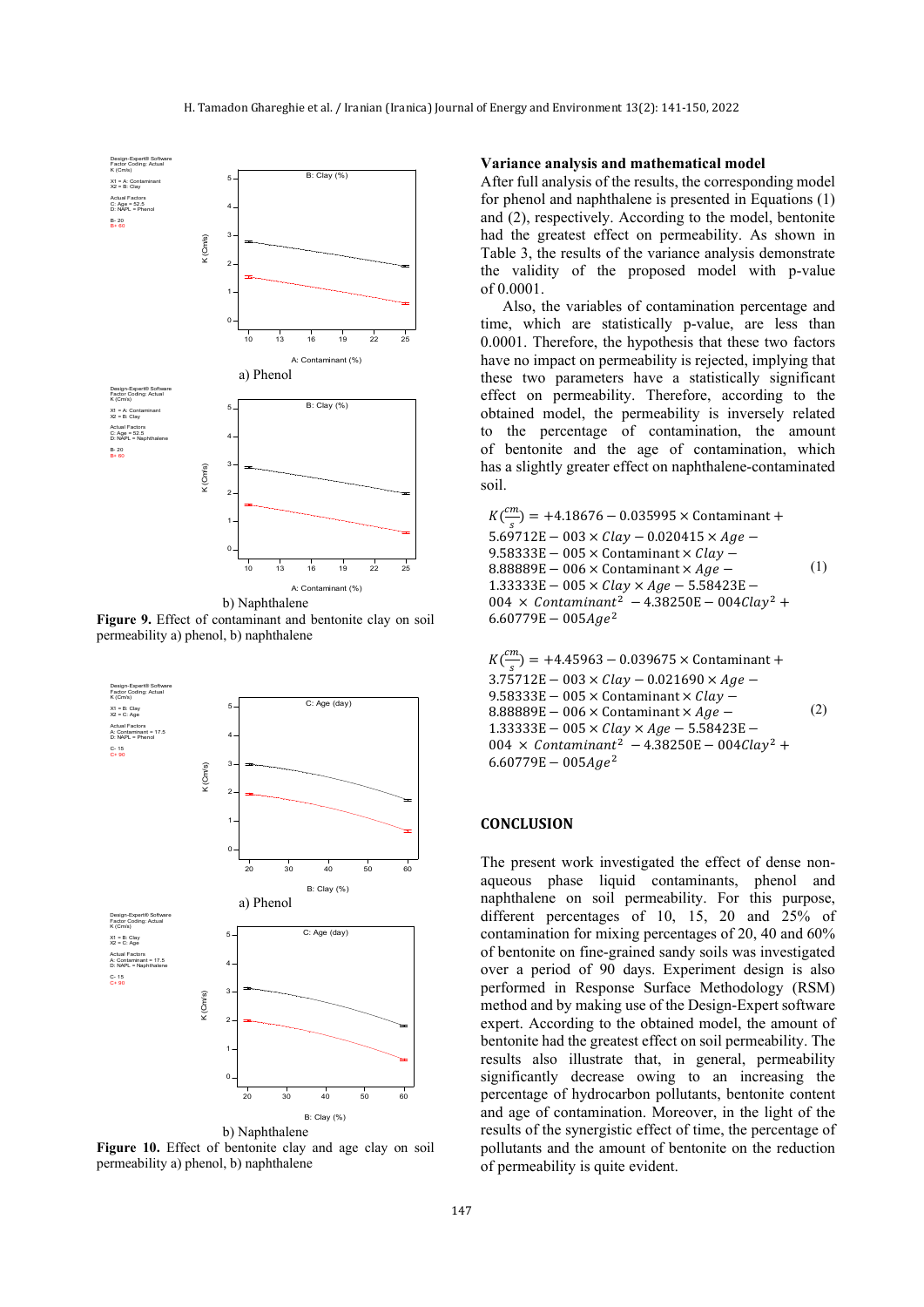| <b>Table 3.</b> ANOVA analysis for response surface quadratic model |                |              |                     |                |                    |                 |  |
|---------------------------------------------------------------------|----------------|--------------|---------------------|----------------|--------------------|-----------------|--|
| <b>Source</b>                                                       | Sum op squares | df           | <b>Mean squares</b> | <b>F-value</b> | $p-value prob > F$ |                 |  |
| Model                                                               | 62.90          | df           | 3.00                | 727.45         | ${}< 0.0001$       |                 |  |
| A-Contaminant                                                       | 7.65           | 21           | 7.65                | 1857.32        | ${}< 0.0001$       | Significant     |  |
| <b>B-Clay</b>                                                       | 22.79          | $\mathbf{1}$ | 22.79               | 5535.75        | ${}< 0.0001$       |                 |  |
| C-Age                                                               | 17.54          | $\mathbf{1}$ | 17.54               | 4260.72        | ${}< 0.0001$       |                 |  |
| D-NAPL                                                              | 12.70          | $\mathbf{1}$ | 4.23                | 1028.32        | ${}< 0.0001$       |                 |  |
| AB                                                                  | 6.612E-003     | 3            | 6.612E-003          | 1.61           | 0.2101             |                 |  |
| AC                                                                  | 2.000E-004     | 1            | 2.000E-004          | 0.049          | 0.8263             |                 |  |
| AD                                                                  | 0.26           | 1            | 0.088               | 21.26          | ${}< 0.0001$       |                 |  |
| BC                                                                  | 3.200E-003     | 3            | 3.200E-003          | 0.78           | 0.3817             |                 |  |
| ${\rm BD}$                                                          | 0.21           | 1            | 0.071               | 17.31          | ${}< 0.0001$       |                 |  |
| $\mathop{\rm CD}$                                                   | 0.084          | 3            | 0.028               | 6.79           | 0.0005             |                 |  |
| A2                                                                  | 0.041          | 3            | 0.041               | 9.88           | 0.0026             |                 |  |
| B2                                                                  | 1.27           | $\mathbf{1}$ | 1.27                | 307.64         | ${}< 0.0001$       |                 |  |
| $\rm{C2}$                                                           | 0.36           | $\mathbf{1}$ | 0.36                | 86.44          | ${}< 0.0001$       |                 |  |
| Residual                                                            | 0.24           | $\mathbf{1}$ | 4.118E-003          |                |                    |                 |  |
| Lack of Fit                                                         | 0.17           | 58           | 4.535E-003          | 1.36           | 0.2315             |                 |  |
| Pure Error                                                          | 0.066          | 38           | 3.324E-003          |                |                    | Not Significant |  |
| Cor Total                                                           | 63.14          | 20           | 3.00                | 727.45         | ${}< 0.0001$       |                 |  |

**Table 3.** ANOVA analysis for response surface quadratic model

#### **REFERENCES**

- 1. Ostovar, M., Ghiassi, R., Mehdizadeh, M.J., and Shariatmadari, N., 2021. Effects of Crude Oil on Geotechnical Specification of Sandy Soils. *Soil and Sediment Contamination: An International Journal*, 30(1), pp.58–73. Doi: 10.1080/15320383.2020.1792410
- 2. Nazari Heris, M., Aghajani, S., Hajialilue-Bonab, M., and Vafaei Molamahmood, H., 2020. Effects of Lead and Gasoline Contamination on Geotechnical Properties of Clayey Soils. *Soil and Sediment Contamination: An International Journal*, 29(3), pp.340–354. Doi: 10.1080/15320383.2020.1719973
- 3. Lifshits, S., Glyaznetsova, Y., Erofeevskaya, L., Chalaya, O., and Zueva, I., 2021. Effect of oil pollution on the ecological condition of soils and bottom sediments of the arctic region (Yakutia).<br> *Environmental* Pollution, 288, pp.117680. Doi: *Environmental Pollution*, 288, pp.117680. Doi: 10.1016/j.envpol.2021.117680
- 4. Cocârţă, D., Stoian, M., and Karademir, A., 2017. Crude Oil Contaminated Sites: Evaluation by Using Risk Assessment Approach. *Sustainability*, 9(8), pp.1365. Doi: 10.3390/su9081365
- 5. Fretwell, B.A., Burgess, W.G., Jefferies, N.L., and Dottridge, J., 1998. Distribution of volatile organic compounds in porewater of the seasonally unsaturated Chalk aquifer. *Geological Society, London, Engineering Geology Special Publications*, 14(1), pp.219–226. Doi: 10.1144/GSL.ENG.1998.014.01.26
- 6. Emoyan, O.O., Akporhonor, E.E., and Otobrise, C., 2015. Comparative Correlation Investigation of Polynuclear Aromatic Hydrocarbons (PAHs) in Soils of Different Land Use: Sources Evaluation Perspective. *International Journal of Environmental and Ecological Engineering*, 9(9), pp.1175–1180. Doi: 10.5281/zenodo.1110005
- 7. Hu, L., Lo, I., and Meegoda, J., 2006. Numerical analysis and centrifugal modeling of LNAPLs transport in subsurface system. *Progress in Natural Science*, 16(4), pp.416–424. Doi: 10.1080/10020070612330013
- 8. Aggelopoulos, C.A., Gkelios, A., Klapa, M.I., Kaltsonoudis, C., Svarnas, P., and Tsakiroglou, C.D., 2016. Parametric analysis of the operation of a non-thermal plasma reactor for the remediation of NAPL-polluted soils. *Chemical Engineering Journal*, 301, pp.353–361. Doi: 10.1016/j.cej.2016.05.017
- 9. Nouri, M., Homaee, M., and Bybordi, M., 2014. Quantitative Assessment of LNAPL Retention in Soil Porous Media. *Soil and Sediment Contamination: An International Journal*, 23(8), pp.801–819. Doi: 10.1080/15320383.2014.887650
- 10. Leharne, S., 2019. Transfer phenomena and interactions of nonaqueous phase liquids in soil and groundwater. *ChemTexts*, 5(1), pp.1–21. Doi: 10.1007/s40828-019-0079-2
- 11. Estabragh, A.R., Beytolahpour, I., Moradi, M., and Javadi, A.A., 2014. Consolidation behavior of two fine-grained soils contaminated by glycerol and ethanol. *Engineering Geology*, 178, pp.102–108. Doi: 10.1016/j.enggeo.2014.05.017
- 12. Khamehchiyan, M., Hossein Charkhabi, A., and Tajik, M., 2007. Effects of crude oil contamination on geotechnical properties of clayey and sandy soils. *Engineering Geology*, 89(3–4), pp.220– 229. Doi: 10.1016/j.enggeo.2006.10.009
- 13. Abousnina, R.M., Manalo, A., Shiau, J., and Lokuge, W., 2015. Effects of Light Crude Oil Contamination on the Physical and Mechanical Properties of Fine Sand. *Soil and Sediment Contamination: An International Journal*, 24(8), pp.833–845. Doi: 10.1080/15320383.2015.1058338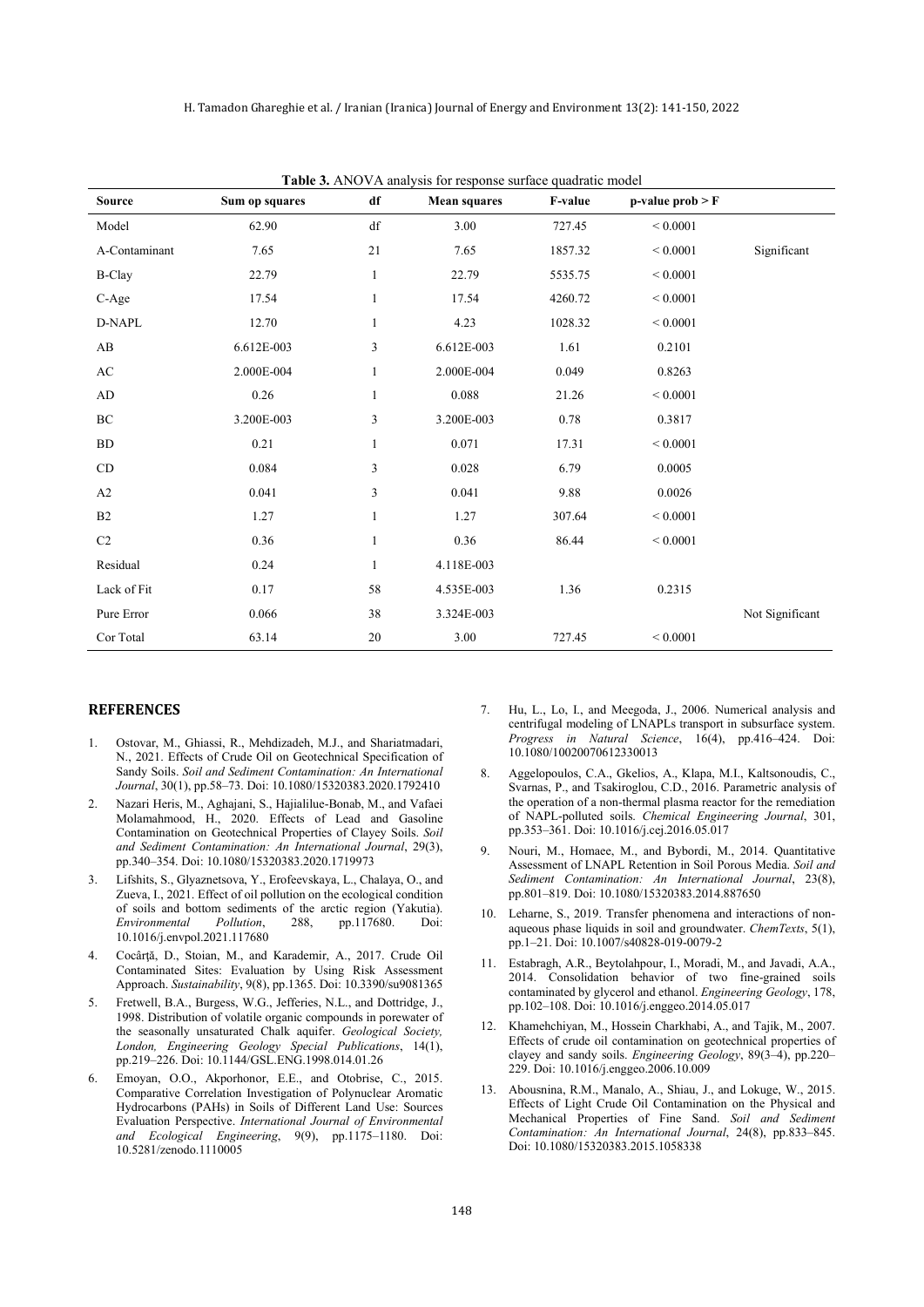- 14. Reddi, L., and Inyang, H.I., 2000. Geoenvironmental engineering: principles and applications. CRC Press.
- 15. Wang, S.-Y., and Vipulanandan, C., 2001. Biodegradation of Naphthalene-Contaminated Soils in Slurry Bioreactors. *Journal of Environmental Engineering*, 127(8), pp.748–754. Doi: 10.1061/(ASCE)0733-9372(2001)127:8(748)
- 16. Musat, F., Galushko, A., Jacob, J., Widdel, F., Kube, M., Reinhardt, R., Wilkes, H., Schink, B., and Rabus, R., 2009. Anaerobic degradation of naphthalene and 2-methylnaphthalene by strains of marine sulfate-reducing bacteria. *Environmental Microbiology*, 11(1), pp.209–219. Doi: 10.1111/j.1462- 2920.2008.01756.x
- 17. Almasi, A., Dargahi, A., Amrane, A., Fazlzadeh, M., Mahmoudi, M., and Hashemian, A.H., 2014. Effect of the retention time and the phenol concentration on the stabilization pond efficiency in the treatment of oil refinery wastewater. *Fresenius Environ Bull*, 23(10a), pp.2541–2548.
- 18. Singh, S.K., Srivastava, R.K., and John, S., 2008. Settlement Characteristics of Clayey Soils Contaminated with Petroleum<br>Hydrocarbons. Soil and Sediment Contamination: An Hydrocarbons. *Soil and Sediment Contamination: An I*7(3), pp.290–300. 10.1080/15320380802007028
- 19. Hanaei, F., Sarmadi, M.S., Rezaee, M., and Rahmani, A., 2021. Experimental investigation of the effects of gas oil and benzene on the geotechnical properties of sandy soils. *Innovative Infrastructure Solutions*, 6(2), pp.1–8. Doi: 10.1007/s41062-020- 00433-5
- 20. Nasehi, S.A., Uromeihy, A., Nikudel, M.R., and Morsali, A., 2016. Influence of Gas Oil Contamination on Geotechnical Properties of Fine and Coarse-Grained Soils. *Geotechnical and Geological Engineering*, 34(1), pp.333–345. Doi: 10.1007/s10706-015-9948-7
- 21. Al-Aghbari, M., Dutta, R., and Mohamedzeini, Y., 2011. Effect of diesel and gasoline on the properties of sands — a comparative study. *International Journal of Geotechnical Engineering*, 5(1), pp.61–68. Doi: 10.3328/IJGE.2011.05.01.61-68
- 22. Aghajani, S., Katebi, H., and Davari Algoo, S., 2020. Effect of Crude Oil Spill on Geotechnical Properties of Silty Sand Soil by Using Taguchi Method. *Advance Researches in Civil Engineering*, 2(2), pp.1–14. Doi: 10.30469/ARCE.2020.108571
- 23. Mohammadi, A., Ebadi, T., and Ahmadi, M., 2018. Effect of Bentonite Addition on Geotechnical Properties of Oil-Contaminated Sandy Soil. *Journal of Civil Engineering and Construction*, 7(4), pp.153–162. Doi: 10.32732/jcec.2018.7.4.153
- 24. Mishra, A.K., Ohtsubo, M., Li, L.Y., and Higashi, T., 2010. Influence of the bentonite on the consolidation behaviour of soil– bentonite mixtures. *Carbonates and Evaporites*, 25(1), pp.43–49. Doi: 10.1007/s13146-010-0006-5
- 25. Wyszkowska, J., and Wyszkowski, M., 2011. Role of compost, bentonite and lime in recovering the biochemical equilibrium of diesel oil contaminated soil. *Plant, Soil and Environment*, 52(No. 11), pp.505–514. Doi: 10.17221/3541-PSE
- 26. Gueddouda, M.K., Lamara, M., Aboubaker, N., and Taibi, S., 2008. Hydraulic conductivity and shear strength of dune sandbentonite mixtures. *ournal of Geotechnical Engineering*, 13, pp.1– 15.
- 27. Srikanth, V., and Mishra, A.K., 2016. A Laboratory Study on the Geotechnical Characteristics of Sand–Bentonite Mixtures and the Role of Particle Size of Sand. *International Journal of Geosynthetics and Ground Engineering*, 2(1), pp.1–10. Doi: 10.1007/s40891-015-0043-1
- 28. Sobha, C., 2008. Studies on the Development and Control of Desiccation cracks in compacted clay liner soils, Doctoral dissertation, Cochin University of Science & Technology.
- 29. ASTM D422, 2007. Standard Test Methods for Particle-size Analysis of Soils. ASTM (American Society for Testing and Materials)
- 30. ASTM D854, 2014. Standard Test Methods for Specific Gravity of Soil Solids by Water Pycnometer. ASTM (American Society for Testing and Materials)
- 31. Jahandari, S., Mojtahedi, S.F., Zivari, F., Jafari, M., Mahmoudi, M.R., Shokrgozar, A., Kharazmi, S., Vosough Hosseini, B., Rezvani, S., and Jalalifar, H., 2022. The impact of long-term curing period on the mechanical features of lime-geogrid treated soils. *Geomechanics and Geoengineering*, 17(1), pp.269–281. Doi: 10.1080/17486025.2020.1739753
- 32. Sarmadi, M.S., Zohrevand, P., and Rezaee, M., 2019. Effect of kerosene contamination on the physical and mechanical properties of sandy soil. *Innovative Infrastructure Solutions*, 4(7). Doi: 10.1007/s41062-019-0196-1
- 33. Bezerra, M.A., Santelli, R.E., Oliveira, E.P., Villar, L.S., and Escaleira, L.A., 2008. Response surface methodology (RSM) as a tool for optimization in analytical chemistry. *Talanta*, 76(5), pp.965–977. Doi: 10.1016/j.talanta.2008.05.019
- 34. Bashi, D.S., Mortazavi, S.A., Rezaei, K., Rajaei, A., and Karimkhani, M.M., 2012. Optimization of ultrasound-assisted extraction of phenolic compounds from yarrow (Achillea beibrestinii) by response surface methodology. *Food Science and Biotechnology*, 21(4), pp.1005–1011. Doi: 10.1007/s10068-012- 0131-0
- 35. Al-Sanad, H.A., Eid, W.K., and Ismael, N.F., 1995. Geotechnical Properties of Oil-Contaminated Kuwaiti Sand. *Journal of Geotechnical Engineering*, 121(5), pp.407–412. Doi: 10.1061/(ASCE)0733-9410(1995)121:5(407)
- 36. Oyediran, I.A., and Enya, N.I., 2021. Crude oil effects on some engineering properties of sandy alluvial soil. *International Journal of Mining and Geo-Engineering*, 55(1), pp.7–10. Doi: 10.22059/IJMGE.2020.283051.594815
- 37. Shin, E.C., and Das, B.M., 2000. Some Physical Properties of Unsaturated Oil-Contaminated Sand. In: Advances in Unsaturated Geotechnics. American Society of Civil Engineers, Reston, VA, pp 142–152. Doi: 10.1061/40510(287)9
- 38. Mir Mohammad Hosseini, F., Ebadi, T., Eslami, A., Mir Mohammad Hosseini, S.M., and Jahangard, H.R., 2017. Investigation of geotechnical properties of clayey soils contaminated with gasoil using Response Surface Methodology (RSM). *Scientia Iranica, Transactions on Civil Engineering (A)*, 26(3), pp.1122–1134. Doi: 10.24200/sci.2017.4574

#### **COPYRIGHTS**

©2021 The author(s). This is an open access article distributed under the terms of the Creative Commons Attribution (CC BY 4.0), which permits unrestricted use, distribution, and reproduction in any medium, as long as the original authors and source are cited. No permission is required from the authors or the publishers.